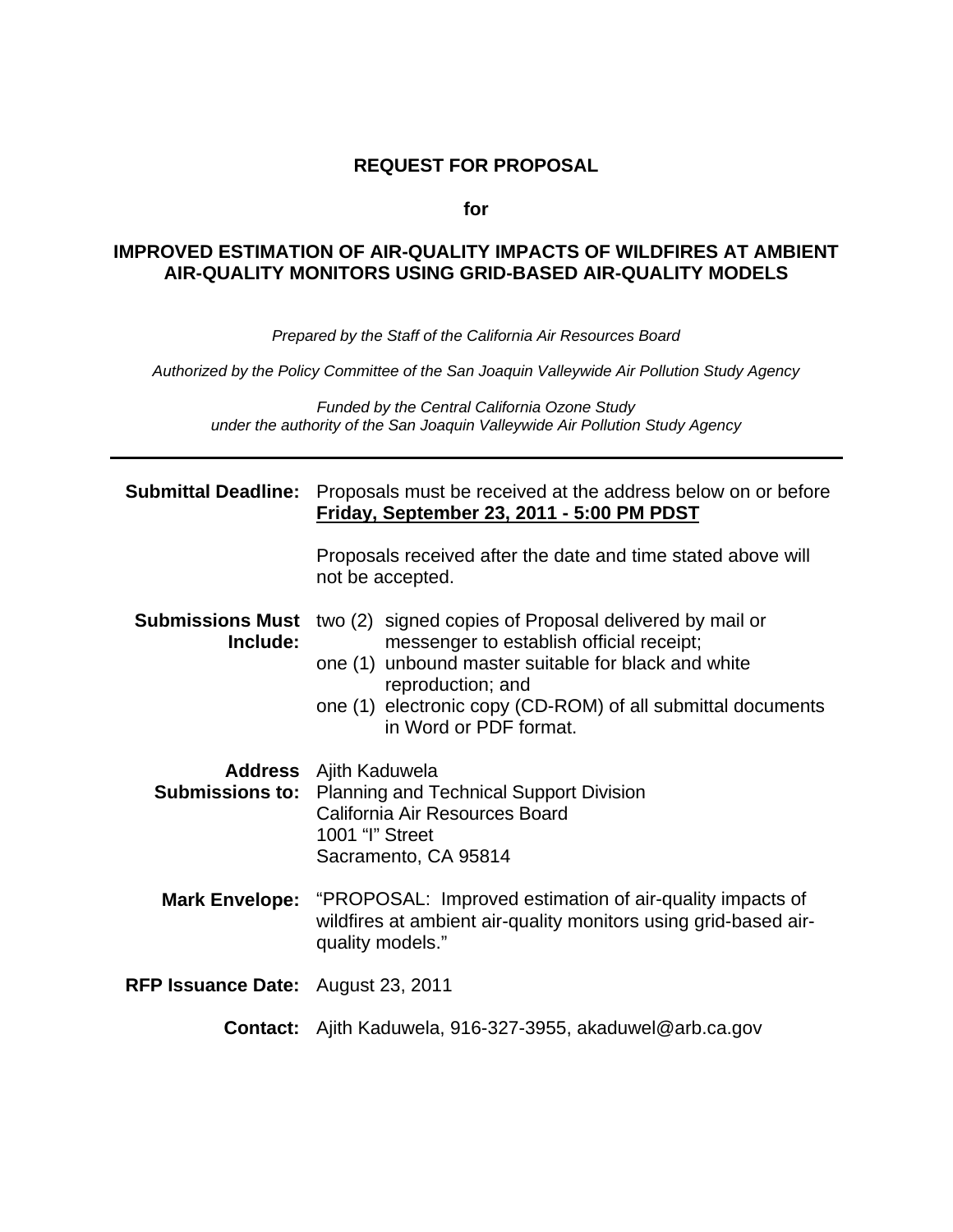# **TABLE OF CONTENTS**

| 1.               |  |
|------------------|--|
| $\overline{2}$ . |  |
| 3.               |  |
|                  |  |
| $\mathbf{4}$     |  |
| 5.               |  |
| 6.               |  |
|                  |  |
| 7.               |  |
|                  |  |
| 8.               |  |
| 9.               |  |
| 10.              |  |
|                  |  |
| 11.              |  |
| 12.              |  |
| 13.              |  |
|                  |  |
|                  |  |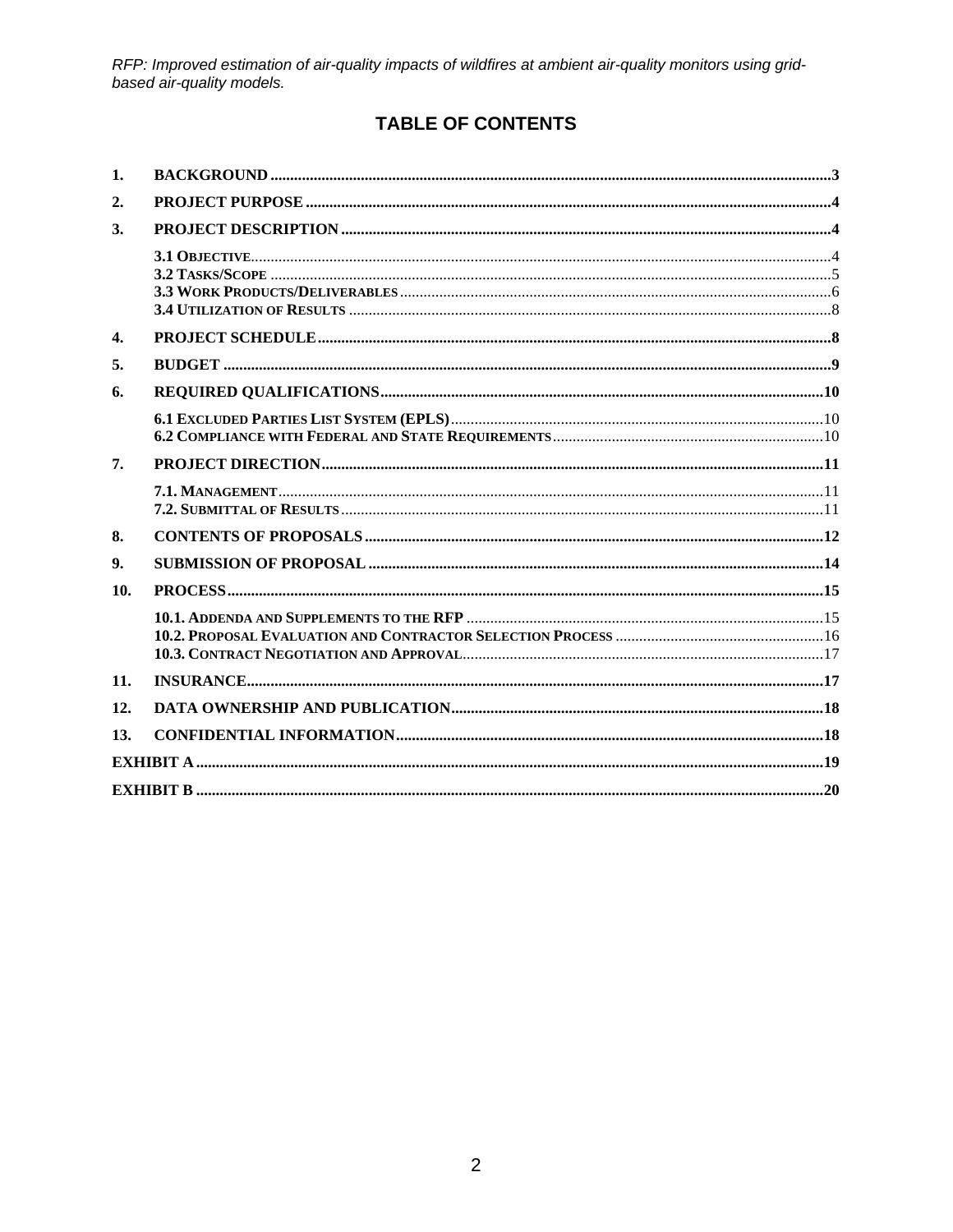#### **REQUEST FOR PROPOSAL**

**for** 

#### **IMPROVED ESTIMATION OF AIR-QUALITY IMPACTS OF WILDFIRES AT AMBIENT AIR-QUALITY MONITORS USING GRID-BASED AIR-QUALITY MODELS**

#### <span id="page-2-0"></span>**1. BACKGROUND**

The Technical Committee of the San Joaquin Valleywide Air Pollution Study Agency (Study Agency) is issuing this Request for Proposal (RFP) to improve estimation of airquality impacts of wildfires at ambient air-quality monitors using grid-based air-quality models. The Study Agency has charge of evaluating the Proposals, selecting a qualified Contractor, and executing the contract.

The San Joaquin Valleywide Air Pollution Study Agency, a joint powers agency that coordinates scientific research on air quality issues in Central California, is the sponsor of this project. The Study Agency's decision-making body is a Governing Board consisting of one supervisor from each of the eight counties in the San Joaquin Valley. The mission of the Study Agency is guided by policy and technical committees of state, federal, and district air agency staff, and public- and private-sector stakeholders. Its projects are typically carried out by contractors who are coordinated and managed by the staff of the California Air Resources Board (ARB) and San Joaquin Valley Air Pollution Control District (SJVAPCD). This project will be conducted by a contractor engaged by the Study Agency and guided by an appointed project manager who reports to the Study Agency and consults with its Technical Committee members.

This project is part of the Central California Ozone Study (CCOS) and is made possible with federal funding. CCOS is a large-scale program involving many sponsors and participants. Three entities are involved in the overall management of CCOS. First, the San Joaquin Valleywide Air Pollution Study Agency directs the fund-raising and contracting aspects of CCOS. Second, the Study Agency's Policy Committee provides guidance on the objectives and funding levels of Study Agency projects; approves the selection of proposals and final budget for projects, approves preparation of an agreement with the selected contractor, and approves release of final reports. Third, the Study Agency's Technical Committee develops RFPs to select contractors for projects authorized by the Policy committee, provides overall technical guidance and direction during progress of work, and reviews all technical reports, papers and presentations produced from the study. ARB staff provides coordination for Policy Committee actions, appoints Chairs for the Technical Committees, and provides program management for the approval of project invoices during the conduct of work. SJVAPCD staff provides assistance with the coordination of the Study Agency Governing Board actions as well as legal and financial management.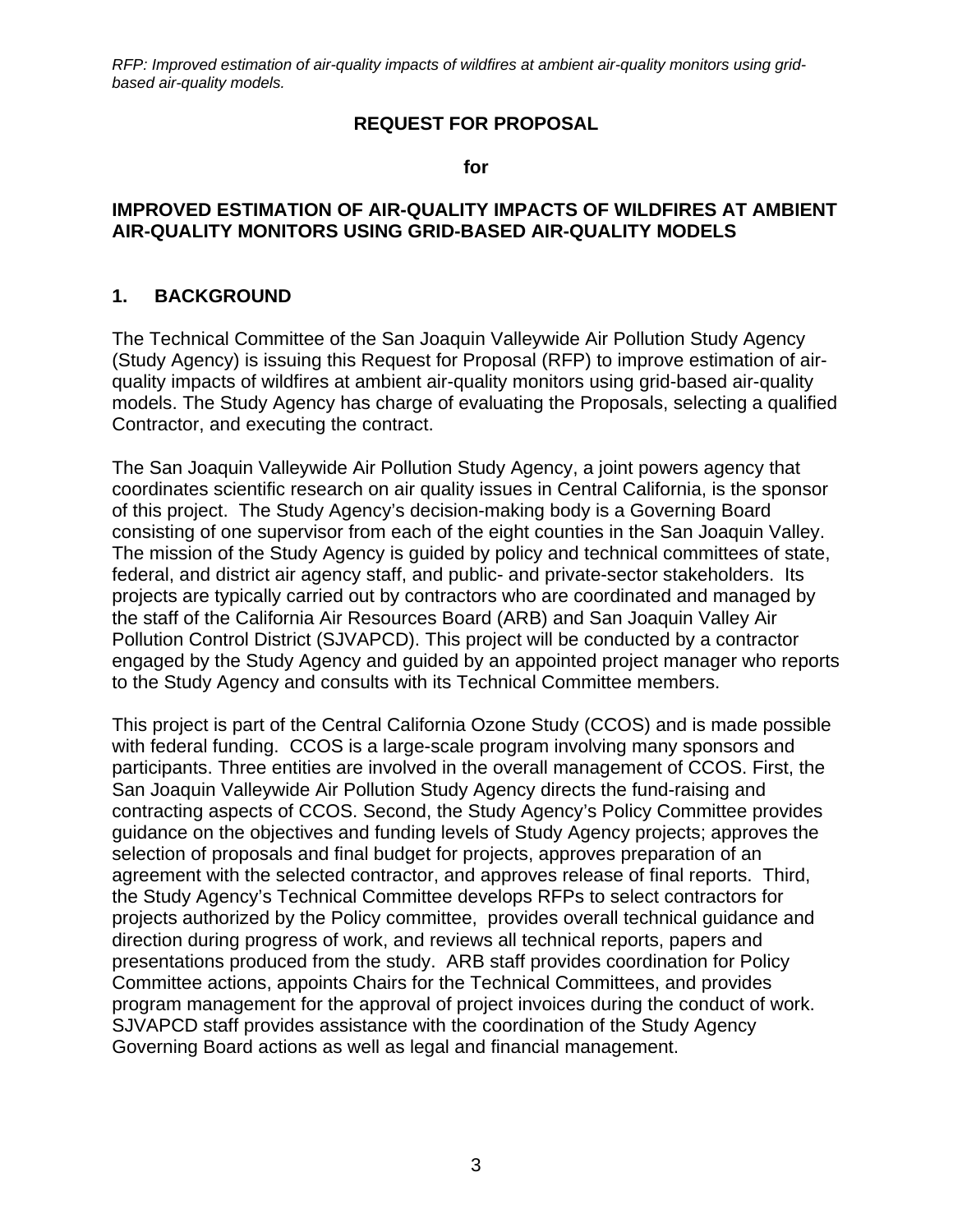# <span id="page-3-0"></span>**2. PROJECT PURPOSE**

A Wildfire is a very complex phenomenon that goes through various phases during its existence. The emissions of a wildfire may be injected into various heights with different compositions depending on the nature of the fire at a given time. These emissions then mix with other pollutants in the atmosphere and could lead to increased air pollution.

In March of 2007, US EPA issued its final rule on the treatment of ambient air-quality data influenced by exceptional events (FR 72 (March 22, 2007) 13560-13581). The rule allows data affected by exceptional events such as wildfires or windstorms to be excluded from the regulatory process upon approval of appropriate documentation by US EPA. A grid-based photochemical model is a tool that can be used to assess the impact of wildfires at an ambient air-quality monitor. Thus, results of such a model can be used in the preparation of documentation to justify declaring a certain wildfire as an exceptional event.

It is not possible to fully represent all the phases of a wildfire in a grid-based photochemical model mainly due to the lack of detailed information on a given fire. Thus, wildfires are represented in an average sense using a very limited number of emissions profiles representing major phases of wildfires and using empirical equations to determine the plume rise for each phase.

During this project, we seek to improve the representation of wildfires in grid-based airquality models in two major areas. First, we seek to improve the quality of emissions profiles using recent research-grade ambient air-quality measurements. Second, we seek to improve the determination of plume rise using best available information including space-based measurements.

# <span id="page-3-1"></span>**3. PROJECT DESCRIPTION**

## *3.1 Objective*

<span id="page-3-2"></span>Data analyses show that wildfires (in remote areas by nature) can cause elevated air pollutant levels where monitors are located (in populated areas as per siting criteria). The main focus of this project is to use all available scientific data to improve the representation of wildfires in grid-based photochemical models so that they can be used confidently to estimate air-quality impacts of wildfires at ambient air-quality monitors.

A responding Proposal should include commitment to provide:

- 1. A comprehensive scientific literature survey on the ozone and particle forming potential of wildfire plumes.
- 2. Using the observations made during ARCTAS, CalNex, and other information available in the literature, develop a method to construct observation-based speciated emissions profiles for wildfires.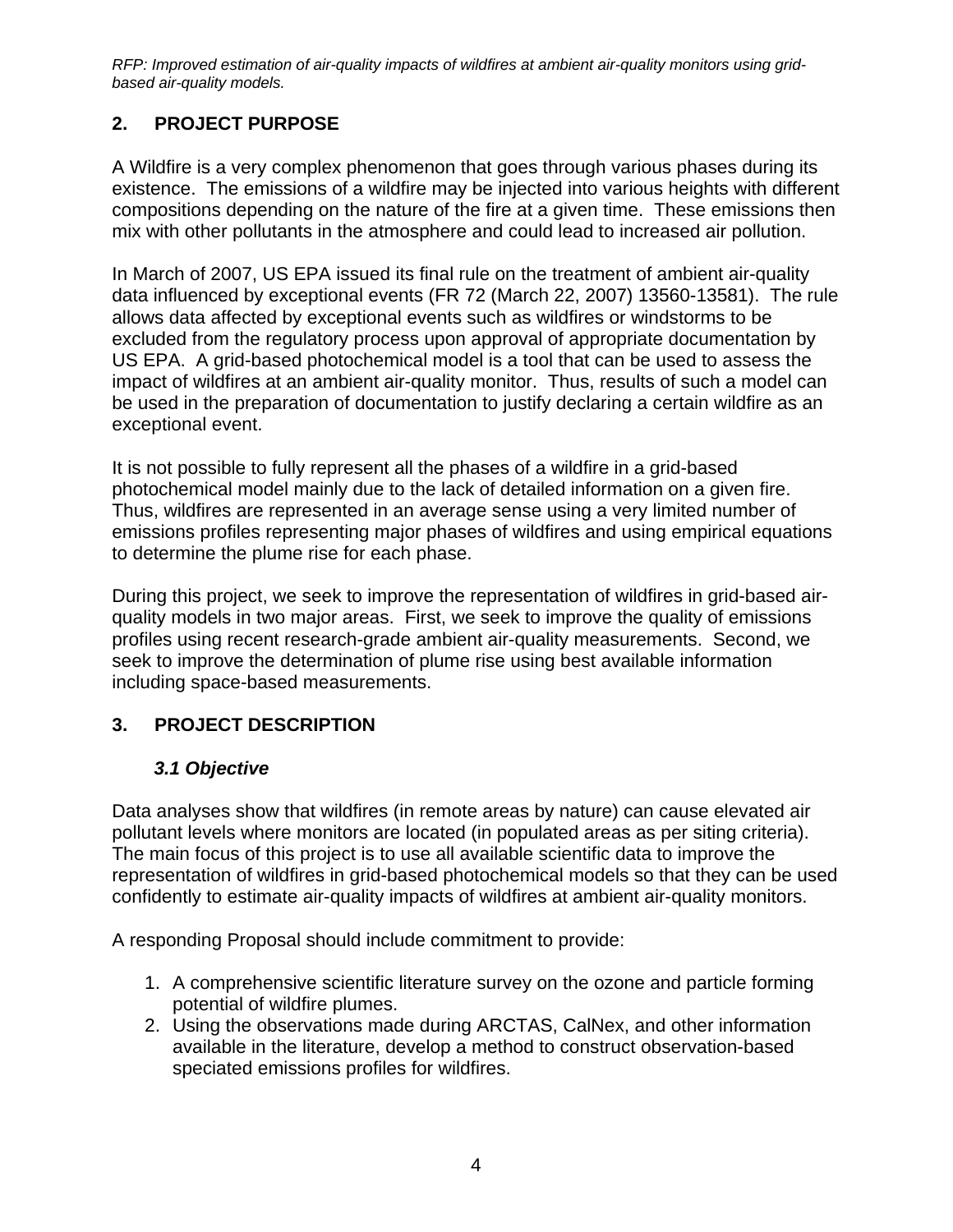- 3. Conduct a critical review of the methods available in the literature to estimate plume heights for wildfires. The method developed by the Western Regional Air Partnership (WRAP) should be included in this review. It should also include the potential use of space-based measurements in the estimation of plume heights.
- 4. Using information developed so far during this project and the available fire location/extent/intensity information obtained from various sources, develop a wildfire emissions inventory for June 2008.
- 5. In collaboration with the modeling staff of the California Air Resources Board, conduct air quality simulations using the fire inventory developed during this study. Compare the results of these simulations with those conducted using current ARB emissions profiles and plume rise algorithms.

Once the program of work has been agreed to and initiated, the contractor must seek approval of the Study Agency Project Manager prior to recommending or implementing any changes to the proposed project. During conduct of the project, additional data collection by the contractor beyond the specified program of work must remain within the authorized budget.

## *3.2 Tasks/Scope*

<span id="page-4-0"></span>The contractor shall select a modeling system that is compatible with the system used routinely by the California Air Resources Board. The modeling domain should adequately cover central California and its surrounding areas. We prefer that the contractor simulate the fire episodes occurred during June 2008.

Task 1: Conduct a comprehensive scientific literature survey on the ozone and particle forming potential of wildfire plumes. This review should also include research-grade ambient air-quality measurements made during recent field campaigns in California such as ARCTAS and CalNex.

Task 2: Prepare a detailed work plan for this project and conduct an "in person" meeting with Technical Committee for the Central California Air Quality Studies. Revise the work plan based on the comments received at this meeting.

Task 3: Using the observations made during ARCTAS, CalNex, and other information available in the literature, develop a method to construct observation-based speciated emissions profiles for wildfires. This may require the use of photochemical box models to mimic the aging of wildfire plumes.

Task 4: Conduct a critical review of the methods available in the literature to estimate plume heights for wildfires. The method developed by the Western Regional Air Partnership (WRAP) should be included in this review. It should also include the potential use of space-based measurements in the estimation of plume heights.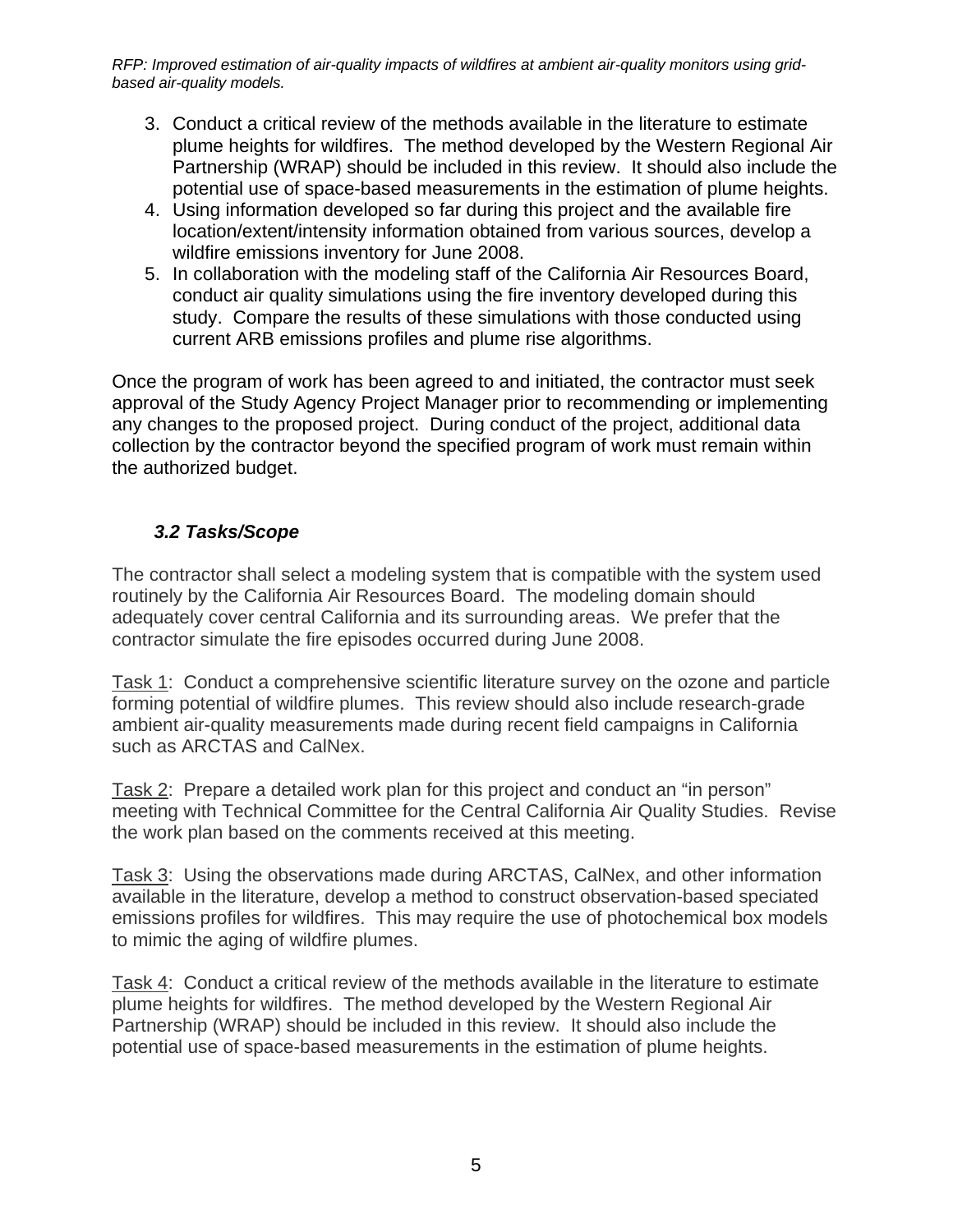Task 5: Based on the above review and available space-based measurements of wildfire plumes, recommend/develop a method to estimate wildfire plume heights.

Task 6: Using information developed so far during this project and the available fire location/extent/intensity information obtained from various sources, develop a wildfire emissions inventory for June 2008.

Task 7: In collaboration with the modeling staff of the California Air Resources Board, conduct air quality simulations using the fire inventory developed in Task 6. Compare the results of these simulations with those conducted using current ARB emissions profiles and plume rise algorithms.

Task 8: Based on the results of air quality simulations, describe the sensitivity of modeling results to various input parameters such as emission profiles and plume heights.

Task 9: Present the results at an "in person" meeting with Technical Committee for the Central California Air Quality Studies. A draft final report should be provided at this meeting.

Task 10: Based on the comments received from the Technical Committee, finalize the draft final report. Prepare and submit a manuscript based on this project to an appropriate peer-reviwed international scientific journal.

After the Contractor submits the Draft Final Report, the Project Manager will provide comments to the Contractor. The Contractor shall comply with the Project Manager's requests for supplemental documentation and clarifications in the report and address the Project Manager's comments. The Contractor will provide the Final Report within 30 days after receipt of the Project Manager's comments. The Final Report must be complete in providing documentation and results for all required objectives. The Study Agency requires that the technical writing be adequate to clearly explain the processes used to carry out the project. Multiple revisions may be required if the Final Report is not written to the satisfaction of the Study Agency.

## *3.3 Work Products/Deliverables*

<span id="page-5-0"></span>**Initial Conference Call:** At the start of the contract period, the Contractor will meet with the Study Agency Project Manager (Project Manager) via telephone or in person to discuss the overall plan, details of performing the tasks, the project schedule, items related to personnel or changes in personnel, and any issues that should be resolved before work can begin. The Project Manager may include key personnel of the Technical or Policy committees in this discussion as needed.

**Progress Reports:** The Contractor will provide written progress reports to the Study Agency Project Manager upon completion of each of the tasks identified in Section 3.2, and participate in conference calls to discuss the progress reports. At least one day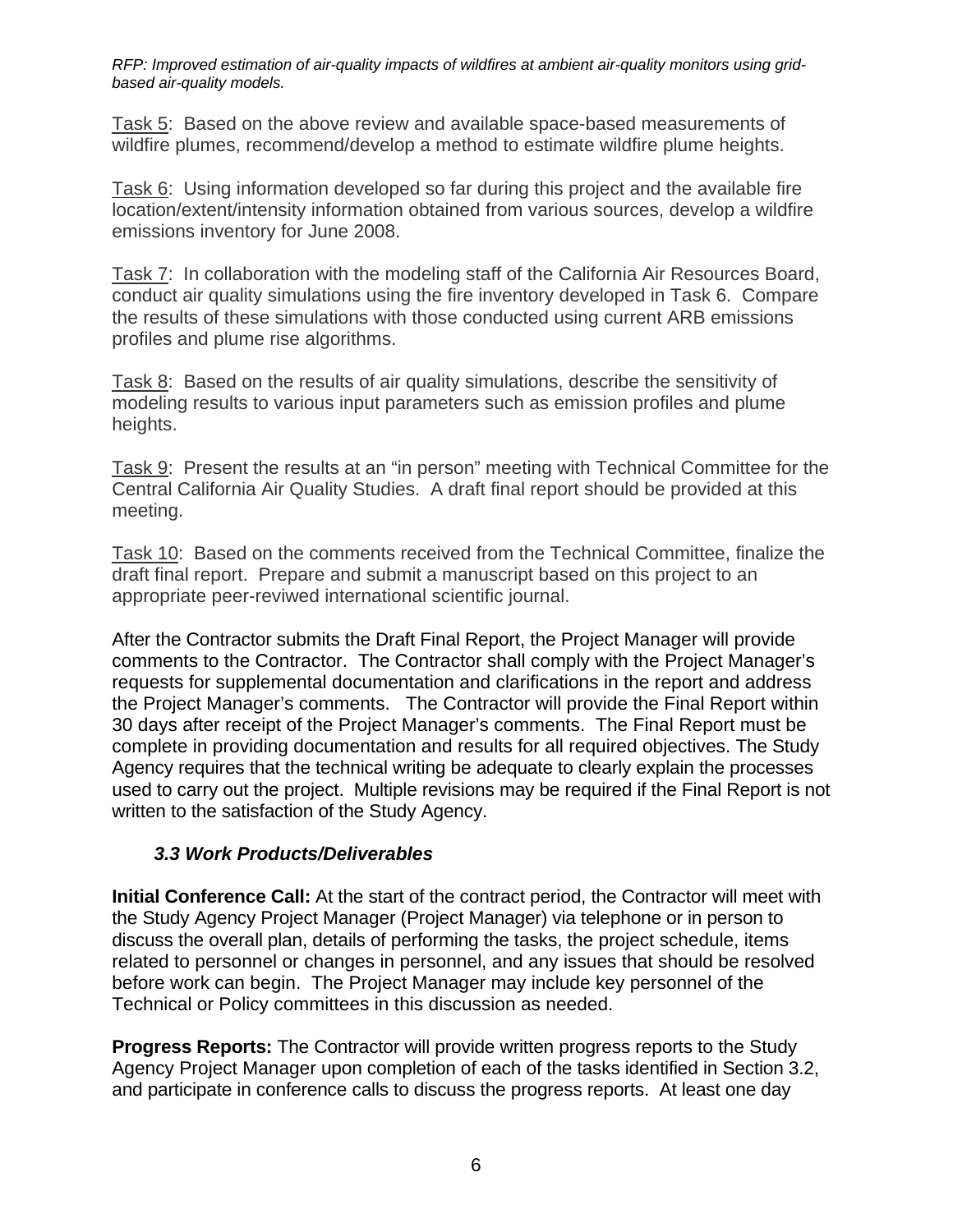before the conference call, the Contractor shall email the Project Manager a progress report that includes:

- Current status of work products and deliverables,
- A budget status summary indicating the percentage expended on the task and explanation for any items that are not in conformance with the submitted project budget. Note: Provisions of Study Agency agreements allow some reallocation of funding resources during conduct of the project; however, exceeding the total budget is not authorized,
- A review of the project timeline and justification for any requested revisions to intermediate progress dates.

**Other Meetings and Deliverables**: When requested by the Project Manager, the Contractor shall meet with the Project Manager via telephone to discuss the overall plan, details of task progress, or concerns regarding compliance with required performance objectives or timelines. The Project Manager will notify the Contractor in advance of any special topics so Contractor may assemble key staff or information to respond. Contractor shall involve in this discussion key project personnel or subcontractors necessary to provide details of task progress. The day before the conference call, the Contractor shall email the Project Manager a brief progress report or presentation material that includes:

- Current status of work products and deliverables;
- Explanation for any delays in performance;
- Justification for any revisions to project budget; and
- Action items for which the Contractor desires direction or approval.

The Study Agency may request other interim deliverables. Based on progress reports and preliminary results, the Study Agency may provide direction to Contractor to delete or amend objectives and deliverables. Deletion of tasks or deliverables is fully within the authority of the Study Agency; however Contractor will be compensated for work already completed on curtailed tasks. The Contractor and Program Manager must ensure that any amended deliverables are within the authorized budget for the project. Any extra effort directed by the Study Agency that does not fall within the authorized budget requires formal amendment to the agreement. If the Study Agency determines a need for additional tasks or services not included in the Proposal, the contract may be amended by agreement of both parties to include additional tasks and related costs.

**Electronic File Formats:** The Contractor shall provide reports and data to the Study Agency in the formats of Microsoft Office 2000 Professional software (Word, Excel or Access), and copies of all literature cited as Adobe PDF documents. Other work products such as databases or modeling files may be delivered in other appropriate file formats, as specified by the Project Manager.

**Draft Final Report and Final Report:** The Contractor shall provide the Draft Final Report and Final Report in the electronic file formats specified above. Upon approval of the Final Report by the Study Agency, the Contractor shall deliver to the Study Agency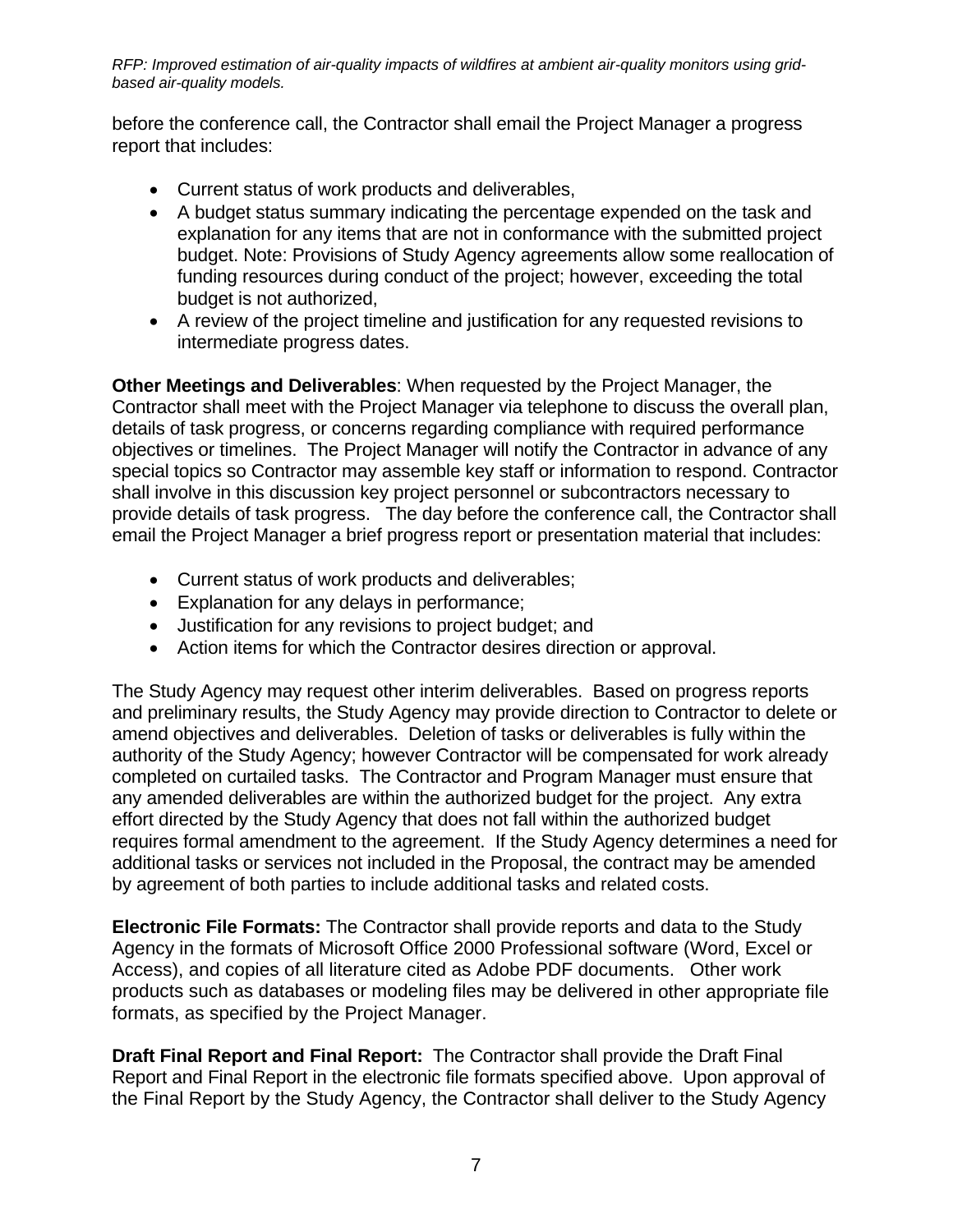five bound copies and one unbound copy of the report incorporating all final alterations, additions and appendices, as well as a copy of the report in the electronic file formats specified above.

**Invoices:** The Contractor will be paid for each deliverable when the Study Agency deems that deliverable satisfies the applicable requirements of the contract. Ten percent (10%) of each invoiced payment will be withheld until all work is complete and approved by the Study Agency. The total of payments shall be separated into four invoices:

- Invoice One should reflect costs for Tasks 1-3 and be submitted with a Progress Report.
- Invoice Two should reflect costs for Tasks 4-6 and be submitted with a Progress Report for Task 4.
- Invoice Three should reflect costs for Tasks 7-10 and be submitted with the Final Report and a preprint of the journal article.
- Invoice Four should reflect the 10% retention from all previous invoices and be submitted upon Study Agency approval of the Final Report.

The Contractor shall submit invoices in triplicate. Invoices must clearly show the Study Agency contract number.

Additional tasks performed by the Contractor or its subcontractors to develop supporting information or analysis, which were not specified in the Proposal, will not be reimbursed without prior written approval from the Study Agency. Unapproved additional tasks are not reimbursable.

## *3.4 Utilization of Results*

<span id="page-7-0"></span>Proposer is not authorized to establish restrictions on the release or use of final products by the Study Agency.

## <span id="page-7-1"></span>**4. PROJECT SCHEDULE**

The Study Agency intends for the project to be completed according to the following schedule of deliverables. The contractor shall indicate the schedule for each task in the proposal. Payments must correspond with the submission of final reports. Progress reports and conference calls are not included in Table 1.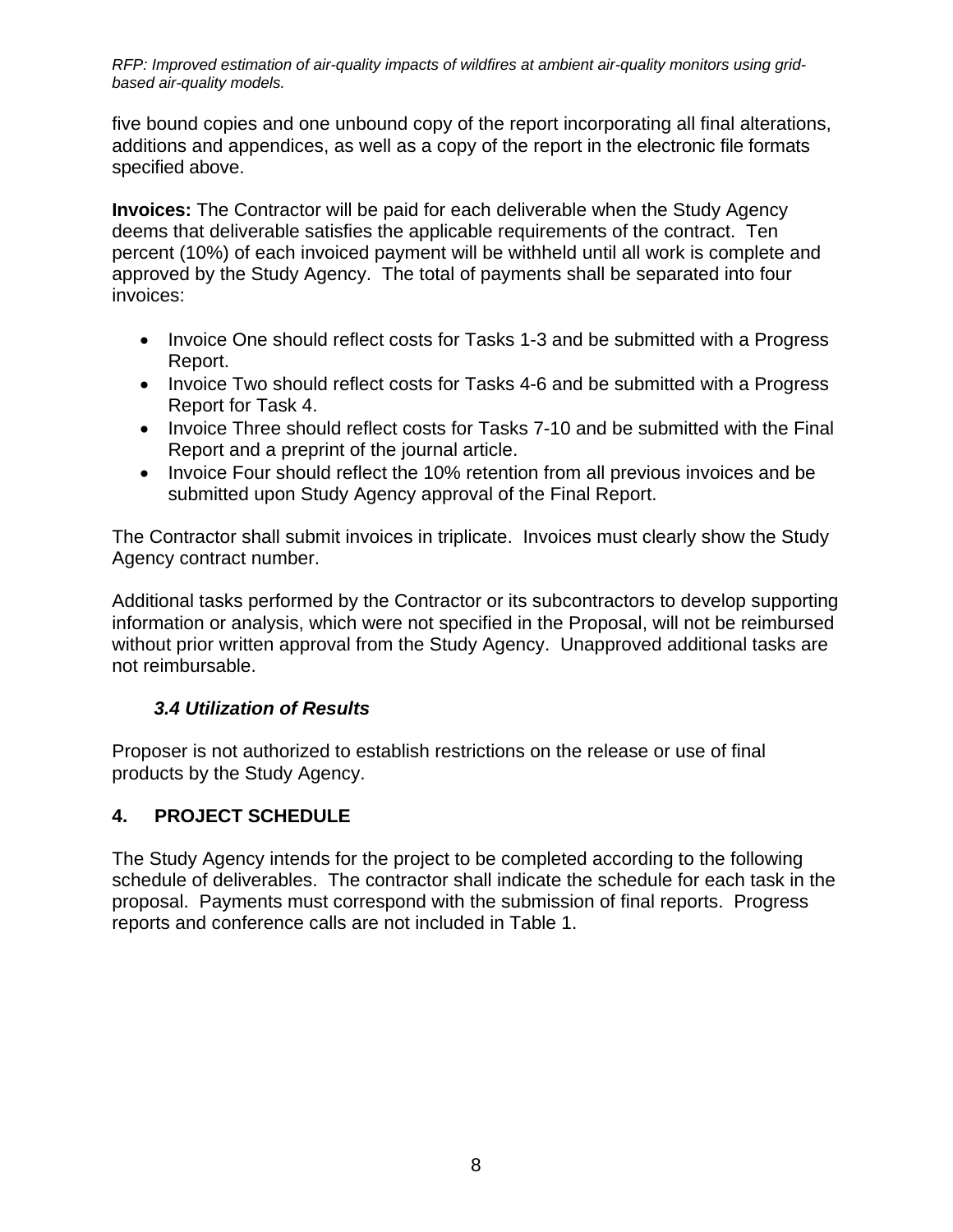| <b>Action/Work Product</b>  | <b>Approximate Date</b> |   |
|-----------------------------|-------------------------|---|
| <b>Release of RFP</b>       | August 23, 2011         |   |
| Deadline for Proposal       | September 23, 2011      |   |
| <b>Contractor Selection</b> | September-October       |   |
|                             | 2011                    | 5 |
| <b>Contract Approval</b>    | October 2011            |   |
| <b>Draft Final Report</b>   | May 01, 2012            |   |
| <b>Final Report</b>         | June 15, 2012           |   |

**Table 1: Project Schedule and Deliverables** 

**5. BUDGET** 

<span id="page-8-0"></span>Costs will be a factor in evaluating Proposals responding to this RFP. Proposals shall identify the direct and indirect costs for the project in their Proposal Budget Summary, as well as the estimated payment for each invoice. Proposals will be evaluated both by comparison of cost for comparable tasks as well as projected total cost. The Study Agency's review committee is authorized to consider the comprehensiveness of proposed efforts as well as total proposed cost to provide reasonable comparisons of the Proposals. All evaluation criteria are described in Section 10.2.

The Study Agency's budget for this project is \$120,000. The budgeted amount is available to the Contractor for research, analysis, coordination, teleconferences, meetings, report writing, subcontractors, and all other efforts undertaken by the Contractor for this project.

The Proposer's costs must be itemized by the following categories:

**Task**: List a total cost per task. The Study Agency reserves the right to remove tasks as deemed necessary to remain within budget.

**Labor**: List an hourly labor rate for each assigned principal and technical specialist. The rate quoted must include labor, general, administrative, and overhead costs.

**Subcontractor Costs**: Identify subcontractors by name, list their cost per hour or per day, and the number of hours or days their services will be used.

**Travel Costs**: Identify estimated travel costs, including the number of trips required, destinations, and approximate costs of travel. Travel costs are reimbursed at prevailing rates for the contracting company or rates approved by the Study Agency, whichever is lower, unless negotiated otherwise.

#### **Miscellaneous Costs**: If any.

Total cost must be clearly indicated in the Costs of Proposal section of the Proposal.

It is expected that general overhead and administrative costs are included in the hourly rate for labor. It will be assumed that all contingencies and/or anticipated escalations are included. No additional funds will be paid above and beyond the contracted amount for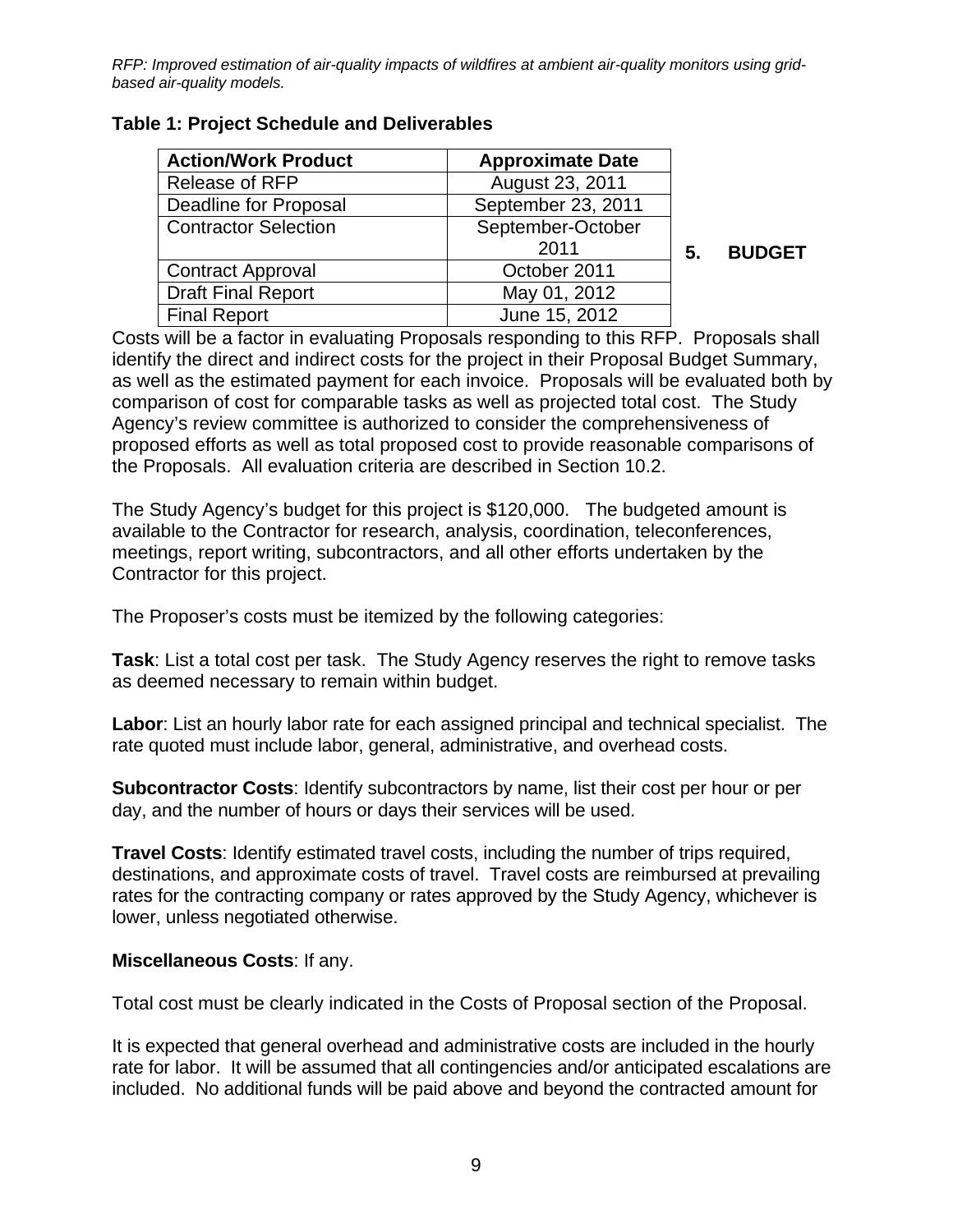the services specified in the Proposal. If the Study Agency determines a need for additional tasks or services not included in the Proposal, the contract may be amended by agreement of both parties to include additional tasks and related costs.

# <span id="page-9-0"></span>**6. REQUIRED QUALIFICATIONS**

To be selected, a Proposer must have demonstrated extensive experience and expertise in the following areas:

- Development of emissions inventories and photochemical modeling;
- Skill in performing the types of technical tasks required for completion of this project;
- Excellent working relationships with government agencies;
- Skill in preparing clear reports; and
- Excellent technical writing skills.

To be selected, the Proposer must also demonstrate the ability and resources to produce the deliverables requested in this RFP. The Study Agency reserves the right to reject any Proposal deemed non-responsive to the RFP, not responsible, and/or not reasonable.

# *6.1 Excluded Parties List System (EPLS)*

<span id="page-9-1"></span>A Proposer or any individual identified in the Proposal that appears in the Excluded Parties List System (EPLS) is not eligible for award of a contract. The EPLS is a central registry that contains information regarding entities debarred, suspended, proposed for debarment, excluded, or otherwise declared ineligible from receiving Federal contracts. Access to the EPLS is available at www.epls.gov.

The Proposer certifies by signing the signature page of the original copy of the submitted Proposal and any amendment signature page(s) that the Proposer is not presently debarred, suspended, proposed for debarment, declared ineligible, voluntarily excluded from participation, or otherwise excluded from or ineligible for participation under federal assistance programs. The Proposer should complete and return the attached certification regarding debarment, etc., i.e. Exhibit A, with their bid. This document must be satisfactorily completed prior to award of the contract.

#### *6.2 Compliance with Federal and State Requirements*

<span id="page-9-2"></span>The selected Contractor shall comply with applicable federal requirements including but not limited to Office of Management and Budget Circular No. A-87 (Cost Principles for State, Local, and Indian Tribal Governments) and Circular No. A-102 (Grants and Cooperative Agreements With State and Local Governments), and Circular No. A-133 (Audits of States, Local Governments, and Non-Profit Organizations).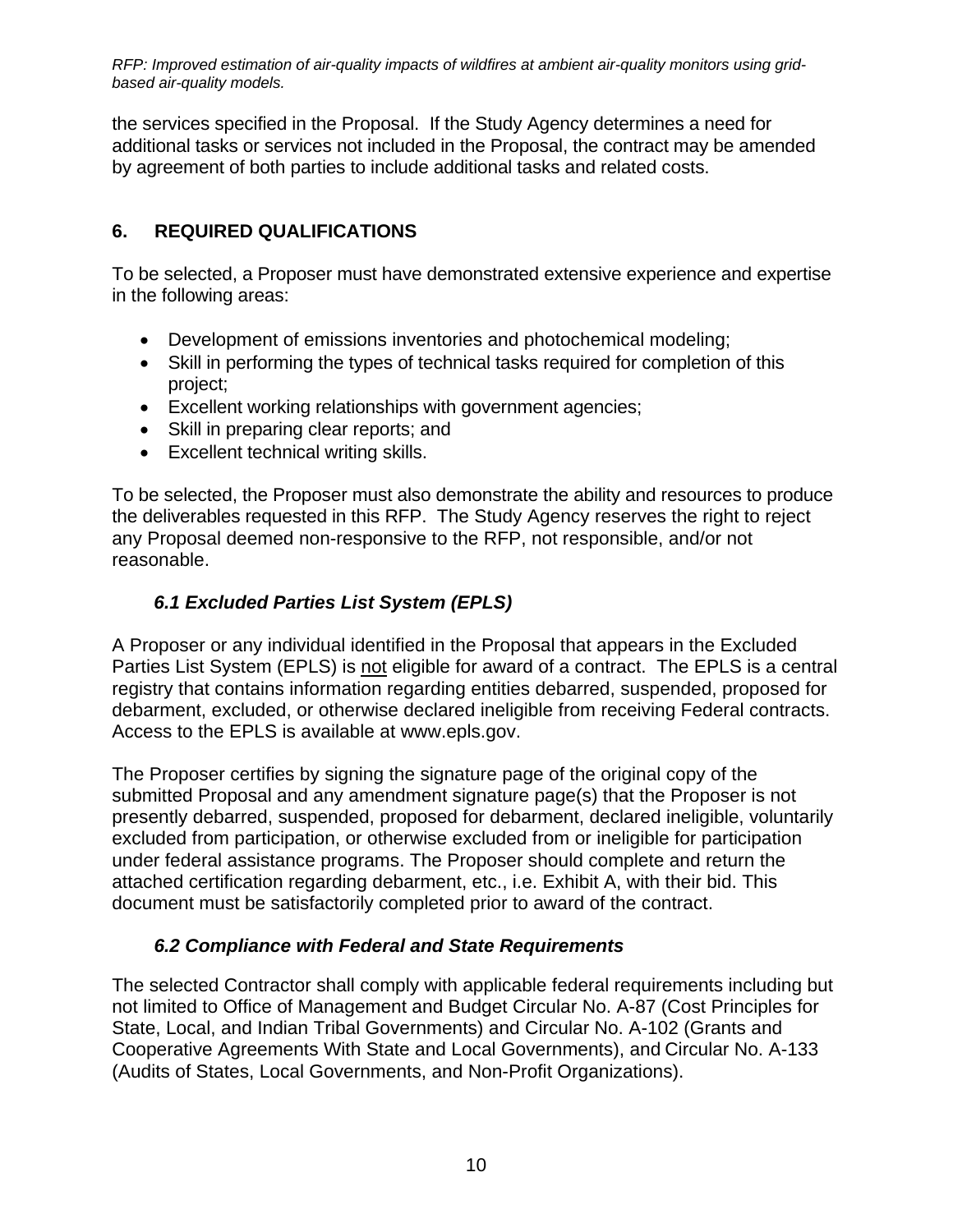California Government Code Section 1090 generally prohibits a public official from being financially interested in a contract which he or she has made or participated in an official capacity. Under certain circumstances, persons who perform work pursuant to a contract with a government agency may be subject to the restrictions of Government Code Section 1090. With respect to the CCOS, this means that based on participation in the planning of the project, certain consultants are precluded from participating in all or some of the post-planning contracts. This preclusion would apply to a contractor as either a prime contractor or a subcontractor. In most cases, whether a particular contractor is eligible to bid will depend on an analysis of all of the circumstances surrounding the contractor's earlier participation in the CCOS and the work that that contractor now proposes to perform. Any response to this RFP which includes a paid participant who is ineligible based on Government Code Section 1090 will be rejected during the review of the Proposals.

Questions concerning the eligibility of a potential Contractor must be directed to the Study Agency attorney at the address provided below prior to the preparation of a Proposal.

General Counsel San Joaquin Valleywide Air Pollution Study Agency San Joaquin Valley Unified Air Pollution Control District 1990 East Gettysburg Avenue Fresno, CA 93726

## <span id="page-10-0"></span>**7. PROJECT DIRECTION**

## *7.1. Management*

<span id="page-10-1"></span> The Contractor selected to conduct this work shall report to the Study Agency Project Manager, who will be identified in the contract. For the purposes of this project, the staff of the SJVUAPCD will write and monitor contracts with the participants and will be the primary interface between the Contractor, the Policy and Technical Committees, and the Study Agency. The Contractor must not begin work on the project until a contract is fully approved by the San Joaquin Valleywide Air Pollution Study Agency.

## *7.2. Submittal of Results*

<span id="page-10-2"></span>All completed files or reports shall be released by the Contractor to the Project Manager for distribution and review by the Study Agency. The Study Agency may review any of the results in whole or in part and submit comments or questions to the Contractor through the Project Manager. The Contractor shall perform any additional work needed to address issues raised by this process for the items authorized by the Project Manager unless such effort would exceed the authorized budget. Any extra effort directed by the Study Agency that does not fall within the authorized budget requires formal amendment to the agreement. If the Study Agency determines a need for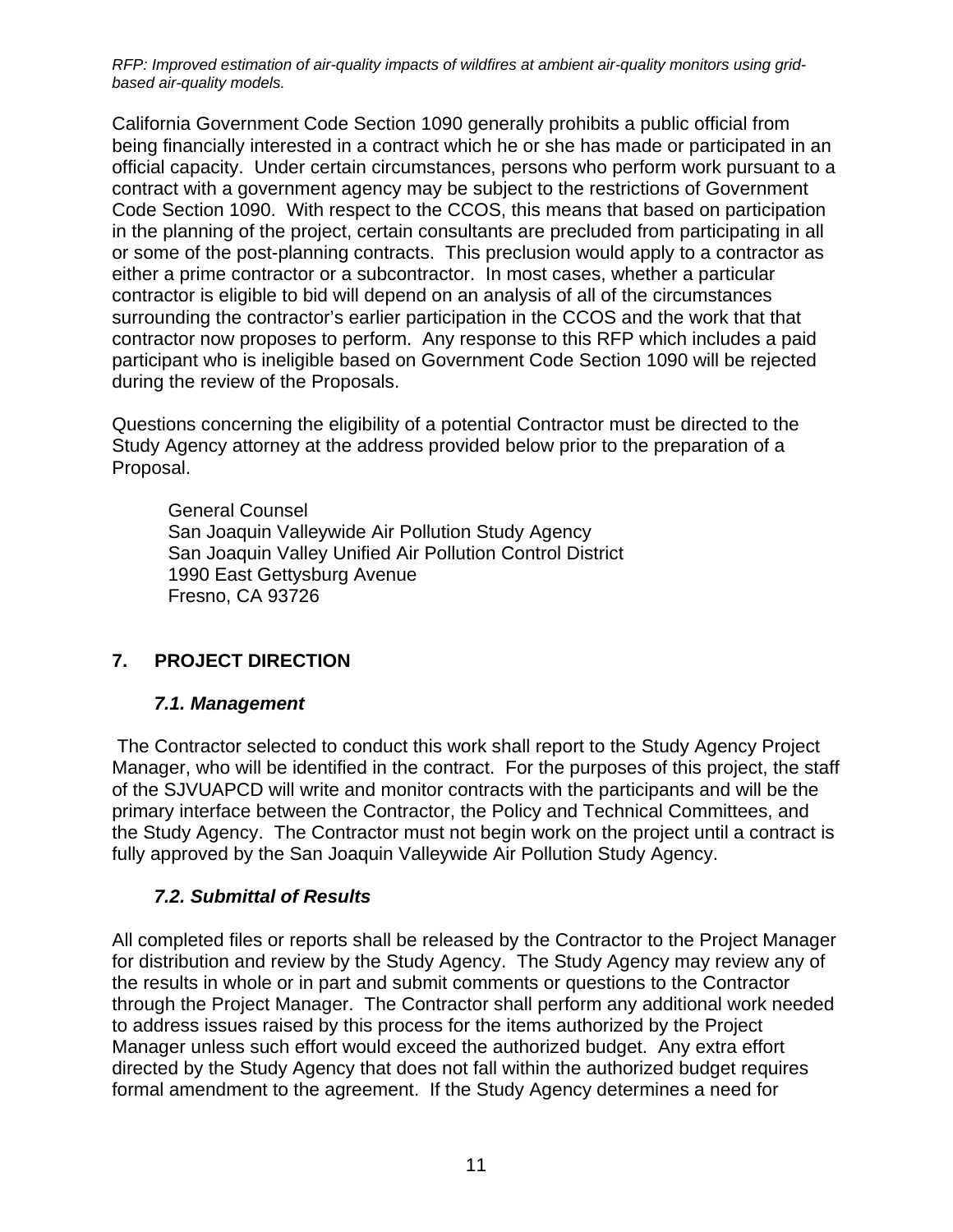additional tasks or services not included in the Proposal, the contract may be amended by agreement of both parties to include additional tasks and related costs.

# <span id="page-11-0"></span>**8. CONTENTS OF PROPOSALS**

Proposals must be signed by a duly authorized official of the Proposer and must state that the Proposal is valid for a period of not less than one hundred and twenty (120) days from the date of submittal. The Proposer's name and address as used in contractual agreements should be provided. The name, address, title, telephone number, fax number and email address of the person(s) authorized to execute agreements and the person(s) acting as principal for the work conducted in the Proposal should be provided.

Information in the Proposals shall become public property subject to disclosure under the Public Records Act. Proposals should convey a maximum of technical content related to the relevant task with a minimum of extraneous material. Proposals should convey a high degree of technical understanding and innovation while demonstrating the ability to present complex scientific results to technically qualified decision-makers. The Proposal should be clear and concise. The response to the RFP is expected to be brief, with text of the proposed approach to completing the tasks limited to less than 30 pages, not inclusive of qualification information (e.g. attached resumes, etc.), budget summary table and timeline.

The response to the RFP must include:

- 1. Qualifications of the Proposer, including in-house staff and subcontractors, to complete the required tasks.
- 2. Approach to completing tasks identified in Section 3 of this RFP.
- 3. Discussion of any missing tasks identified by the Proposer, which Proposer proposes to add for fulfillment of Section 3 objectives.
- 4. Estimated timeline for completion of the tasks subsequent to contract execution. This estimate may indicate a minimum and maximum reflecting the investigative nature of the project. Include information on the availability of the Proposer and proposed subcontractors during the proposed term. Indicate and explain or justify adjustments to the schedule anticipated by or proposed by Proposer.
- 5. Budget for RFP tasks and additional identified tasks. The proposed payment for each deliverable should be provided, as well as hourly billing rates for additional services that may be necessary to complete additional processing identified by the investigative tasks, if authorized for completion by the Study Agency Project Manager.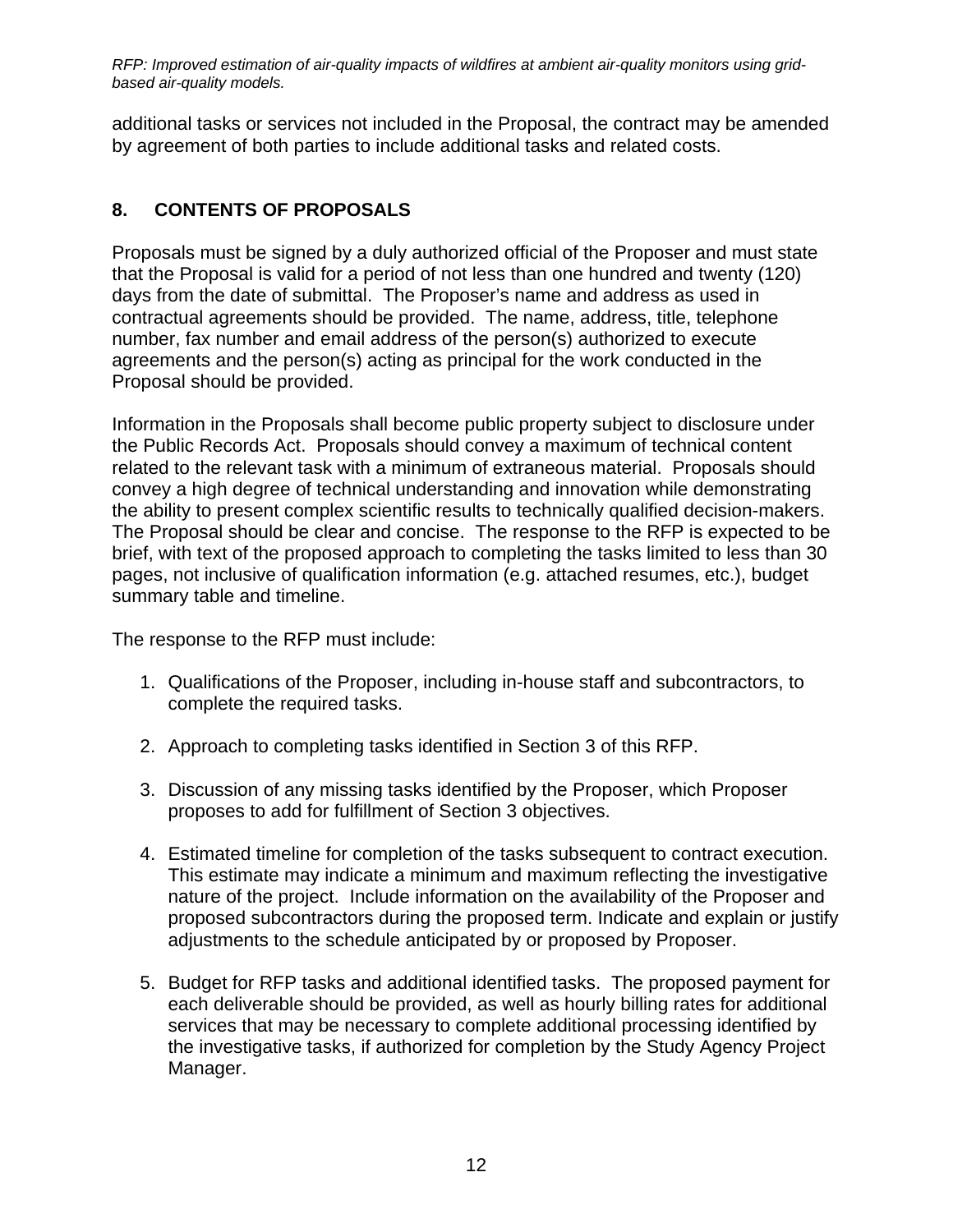Submitted Proposals must follow the format outlined below and all requested information must be supplied. The submitted Proposal shall be limited to 30 pages, single-sided or 15 pages, double sided, with 1-inch margins. Proposal shall be printed on white paper and the font shall be black Arial and no smaller than 12 point. Failure to submit Proposals in the required format may result in elimination from Proposal evaluation.

**Cover Letter** - Must include the name, address, and telephone number of the Proposer's company, total cost, the name of the contact person for the Proposal, and be signed by the person or persons authorized to represent the firm.

**Table of Contents** - Clearly identify material contained in the Proposal by section and page number.

**Summary (Section 1)** - State the overall approach to the analysis and objective(s). Demonstrate a clear understanding of the analysis goal. Include total project cost. Provide specific examples of steps to be taken to complete the analysis, as well as measures to assure repeatability, reliability and applicability of analysis.

**Work Program (Section 2)** - Describe work activities or tasks to be performed including the sequence of activities and a description of methodology or techniques to be used.

**Program Schedule (Section 3)** - Provide projected milestones or benchmarks for major products/reports within the total time allowed.

**Project Organization (Section 4)** - Describe the proposed management structure, organization of the contracting group, and facilities available.

**Assigned Personnel (Section 5)** - Identify the principals having primary responsibility for conducting the analysis. Discuss their professional and academic backgrounds. Provide a summary of similar work they have previously performed. List the amount of time, on a continuous basis, that each principal will spend on this project. Describe the responsibilities and capacity of the technical personnel involved. Substitution of the project manager and/or lead personnel shall not be permitted without prior written approval of the Study Agency Project Manager.

**Study Agency and District Resources (Section 6)** - Describe any Study Agency or District services and staff resources needed to supplement Contractor activities to achieve identified objectives.

**Subcontractors (Section 7)** - If subcontractors are to be used, identify each of them in the Proposal. Describe the work to be performed by them and the number of hours or the percentage of time they will devote to the project. Provide a list of their assigned staff, their qualifications, and their relationship to project management, schedule, costs and hourly rates.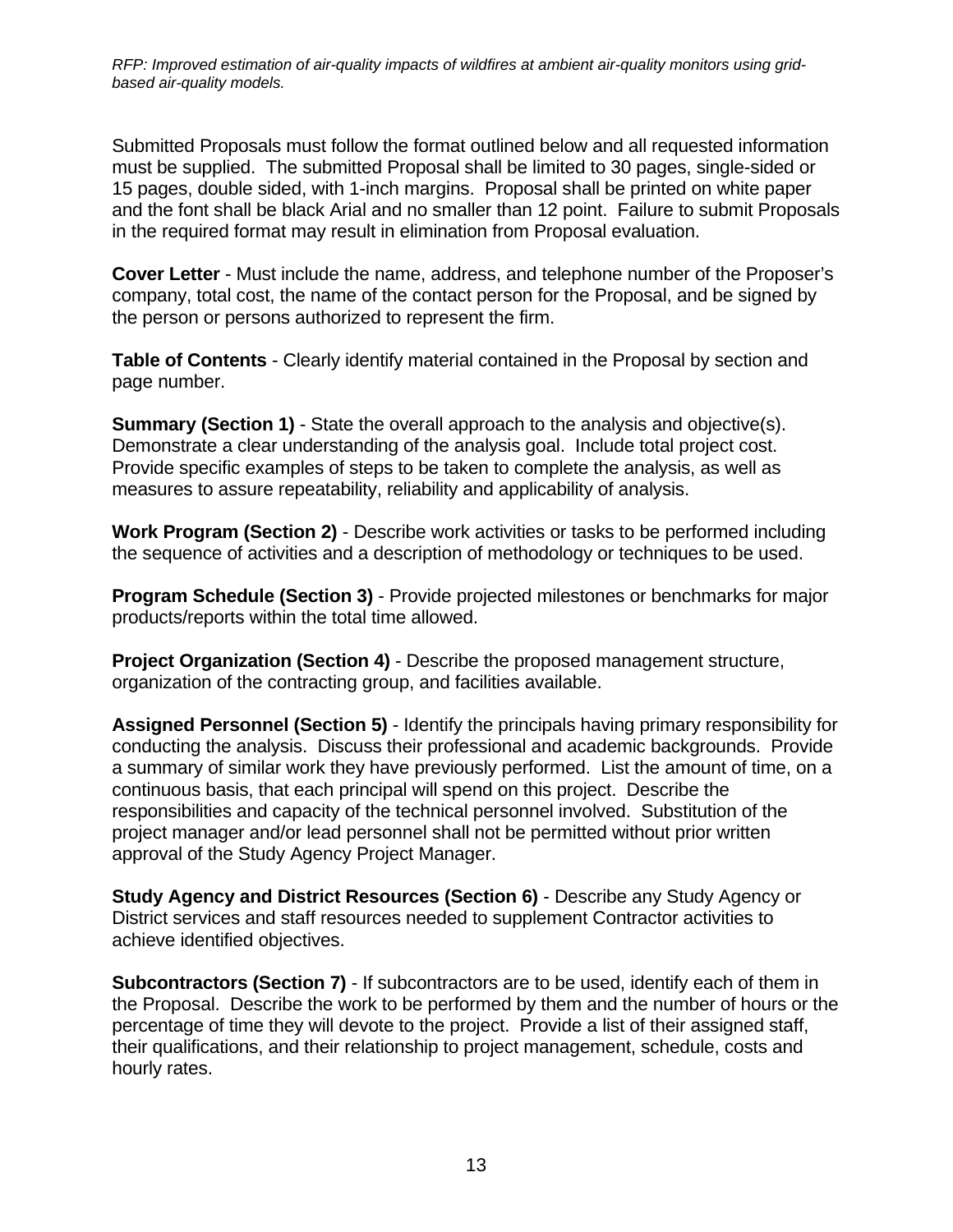**Contractor Capability and References (Section 8)** - Provide a summary of the firm's relevant background experience. Discuss the applicability of each experience to this RFP. Include a brief summary of related studies completed for other parties that are of a similar nature to the work requested by this RFP. (Report examples [see Section 11] can be provided in an attachment. Attached documents are not part of the 30-page limitation.).

**Costs of Proposal (Section 9)** - Identify all costs associated with the execution of this RFP. Also attach a Proposal Budget Summary Table similar to Exhibit B of this RFP.

**Conflict of Interest (Section 10)** - Identify any actual or potential conflicts of interest resulting from any contractual work performed, or to be performed, for other clients, as well as any such work done, or to be done, by its proposed subcontractors for the Proposer. Specifically, Proposer must disclose any recent or current contracts with the Study Agency, business entities regulated by the any of the participating air districts, and/or any environmental group or business interest group. In addition, Proposer must disclose any contracts with the Study Agency, public or private entities, which are scheduled to be performed in the future, or which are currently under negotiation. The Study Agency will consider the nature and extent of such work in evaluating the Proposal (see Section 10.0).

**Additional Data (Section 11)** - Attach a copy of any work prepared similar to what is requested in this RFP. Provide other essential data that may assist in the evaluation of this Proposal. These items shall not be considered part of the 30-page limitation set for the Proposal.

**Certificate of Eligibility for Federal Funding (Exhibit A)** - The Proposer should complete and return the certification regarding debarment, Exhibit A, with their Proposal.

**Attachments** – Extensive documentation is discouraged, but attachments for the budget summary table, resumes, and report examples can be included in the Proposal. Attached documents are not part of the 30-page limitation.

## <span id="page-13-0"></span>**9. SUBMISSION OF PROPOSAL**

All Proposals must be submitted according to the specifications set forth in Section 8 "Contents of Proposal" and this section. Failure to adhere to these specifications may be cause for rejection of Proposal.

1. Signature - Proposal shall be signed by an authorized representative of the Proposer.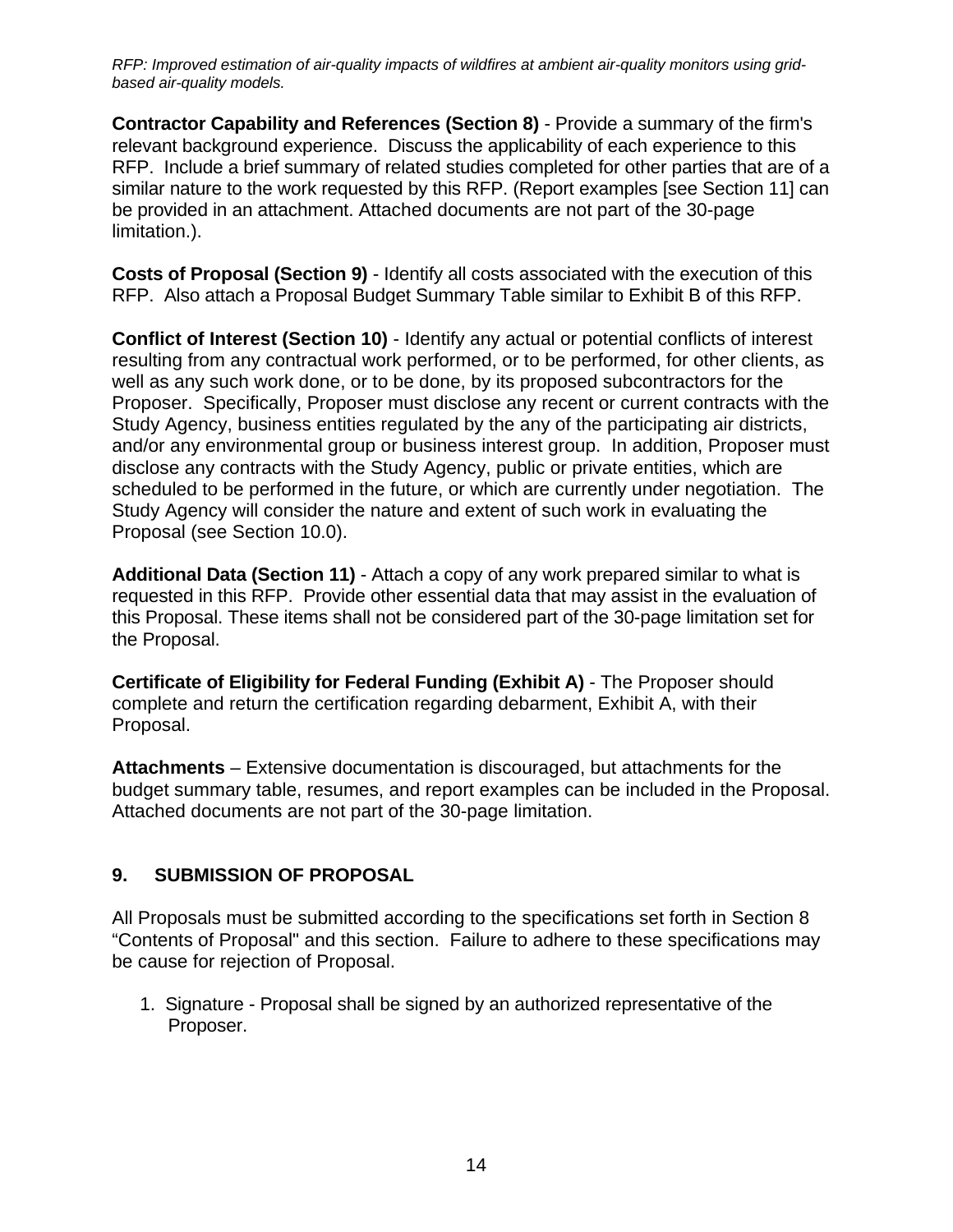- 2. Due Date Proposal must be received no later than **5:00 p.m. on Friday, September 23, 2011**. Late Proposals will not be accepted. Any correction or resubmission by the Proposer will not extend the submittal due date.
- 3. Delivery Address Proposal must be directed to and received at the address below and should be directed to:

Ajith Kaduwela Planning and Technical Support Division California Air Resources Board 1001 "I" Street Sacramento, CA 95814

4. Identification – To accommodate processing and identification of time of receipt, the Proposer shall submit the required copies of the Proposal in a sealed envelope, plainly marked in the upper left-hand corner with the name and address of the Proposer and the words:

"PROPOSAL: Improved estimation of air-quality impacts of wildfires at ambient airquality monitors using grid-based air-quality models."

5. Electronic Copy (Compact Disc, read-only-memory) - The Proposer shall also submit an electronic copy of the Proposal in Microsoft Word. The electronic copy shall be emailed to akaduwel@arb.ca.gov

Grounds For Rejection - A Proposal may be immediately rejected if:

- It is received at any time after the exact due date and time set for receipt of Proposals;
- It is not prepared in the format prescribed; or
- It is not signed by an individual authorized to represent the firm.

Once a Proposal is submitted, the composition of the Proposal team cannot be altered without prior written consent of the Study Agency. The Proposal shall constitute a firm offer and may not be withdrawn for a period of one hundred and twenty (120) days following the last day to accept Proposals. Proposals become the property of the Study Agency. The Study Agency reserves the right to reject all Proposals and make no award.

#### <span id="page-14-0"></span>**10. PROCESS**

#### *10.1. Addenda and Supplements to the RFP*

<span id="page-14-1"></span>The Study Agency may modify this RFP and/or issue supplementary information or guidelines relating to the RFP before the Proposal deadline. In the event that it becomes necessary to revise any part of this RFP, or if additional information is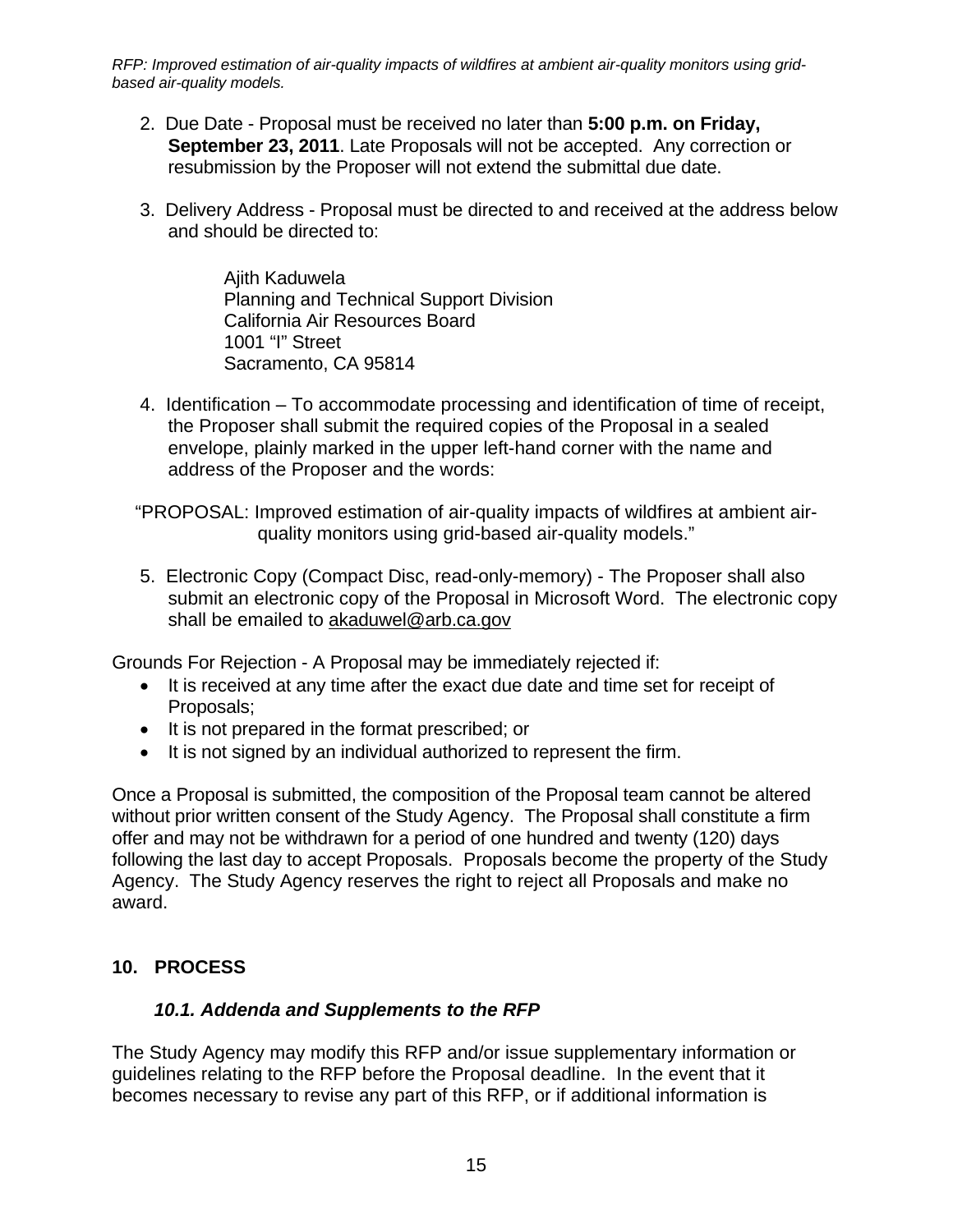necessary to enable adequate interpretation of the provisions of this RFP, or if it is necessary to extend the deadline for Proposals, a supplement to the RFP will be released and distributed in the same manner as the release of the RFP.

#### *10.2. Proposal Evaluation and Contractor Selection Process*

<span id="page-15-0"></span>The Study Agency will evaluate all Proposals received by the deadline to determine responsiveness to the RFP, ensure the requirements for this project will be satisfied, and will then commend a Contractor for approval by the Policy Committee. Failure to adhere to specifications in this RFP may be cause for rejection of the Proposal. The Technical Committee, Policy Committee, Study Agency, and participating air districts retain the right to reject all Proposals received and conduct direct negotiations with a selected Proposer if all Proposals are considered to be substantially nonresponsive to key issues.

Proposals will be rated on the following key factors:

- 1. A demonstration of the Proposer's qualifications and ability to perform the services requested in the RFP. Proposals should include a brief statement of qualifications of the proposed participants and a description of the duties they will perform, including specific discussions of (a) previous working relationships with government agencies, and (b) recent project experience. Extensive corporate experience is not as important as the qualifications of the principals who will be dedicated to the project. Greater detail may be incorporated by reference to a corporate website (preferred) or as a standard package.
- 2. Effectiveness of the proposed action to meet the goals of the RFP; thoroughness and appropriateness of the proposed work program; innovation in approach to work tasks.
- 3. Timeliness of the proposed schedule for the completion of tasks.
- 4. Efficiency and total cost of the Proposal.
- 5. Clarity and thoroughness of the Proposal; presentation, including good organization, formatting, and a minimum of grammatical errors;

During the selection process, the Study Agency may interview Proposers with scores above a natural break, for clarification purposes only. No new material will be permitted at this time.

A contract will be awarded to the Proposer with the best acceptable Proposal based on cost effectiveness and the criteria described in this section. The selection of Contractor, final project budget and award of contract are subject to approval by the Policy Committee and the San Joaquin Valleywide Air Pollution Study Agency Governing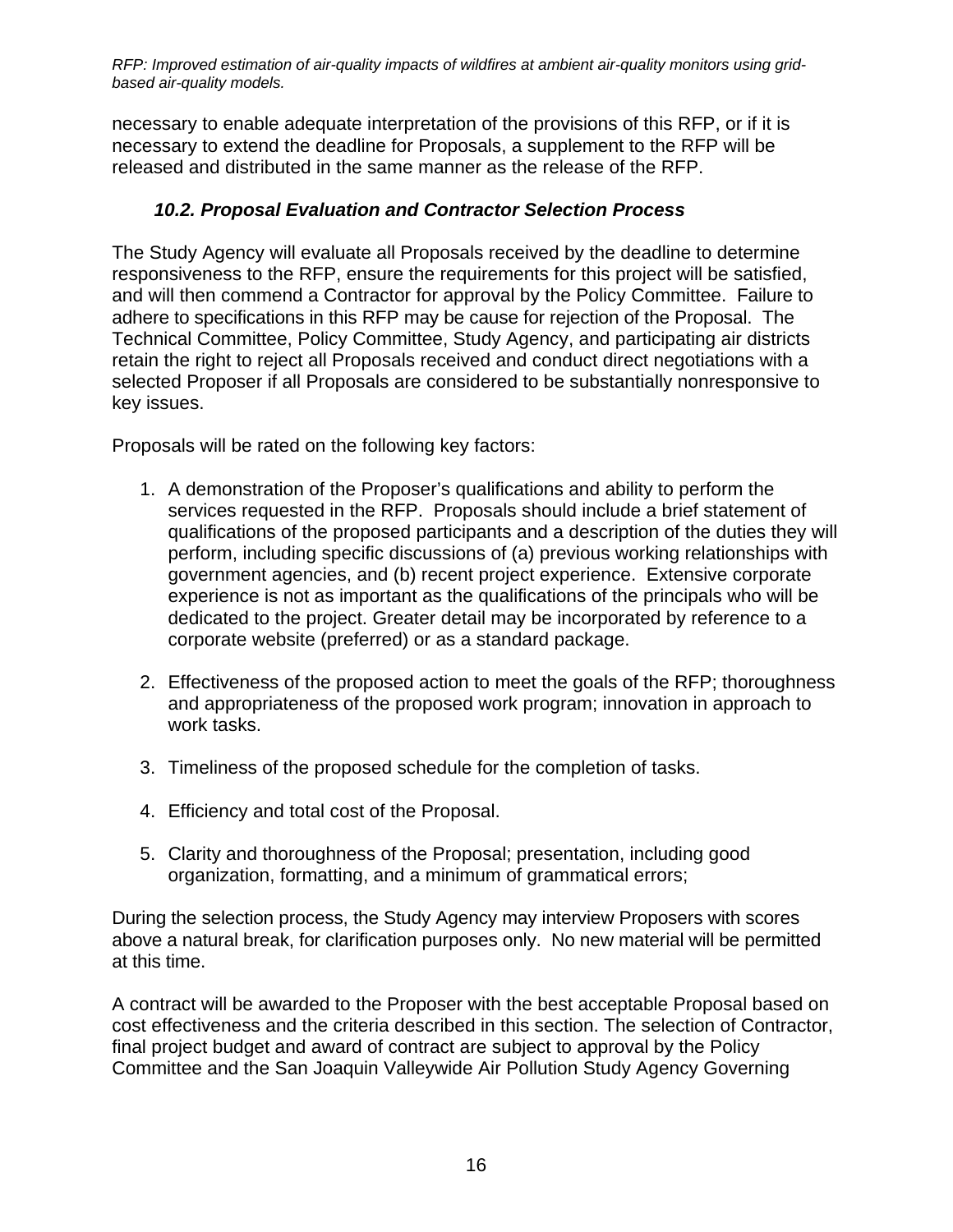Board. The Study Agency may choose to reject all Proposals. All Proposers will be notified of the selection process results by letter.

#### *10.3. Contract Negotiation and Approval*

<span id="page-16-0"></span>Contract negotiation will be conducted after approval of Contractor selection by the Policy Committee. All agreements must be approved and executed by the Study Agency. Standard contract language is available for advance review by request to the Program Manager.

#### <span id="page-16-1"></span>**11. INSURANCE**

The Contractor shall provide insurance in coverage and amount acceptable to the Study Agency. The Study Agency will require that any Contractor prior to endorsement of a contract meet the following insurance requirements for this project.

Without limiting Study Agency's right to obtain indemnification from Contractor or any third parties, the Contractor, at its sole expense, shall maintain in full force and effect throughout the term of this Agreement the following insurance policy(s):

- 1. Liability insurance for bodily injury, including automobile liability, with limits of coverage of not less than Five Hundred Thousand Dollars (\$500,000) each person and One Million Dollars (\$1,000,000) each occurrence; and
- 2. Liability insurance for property damage with limits of coverage not less than Fifty Thousand Dollars (\$50,000) each occurrence; and
- 3. Workers compensation insurance in accordance with the California Labor Code; and
- 4. Commercial general liability insurance with minimum limits of coverage of not less than One Million Dollars (\$1,000,000) per occurrence.

The foregoing insurance policy(s) shall not be canceled, reduced, or changed without a minimum of thirty (30) calendar days' advance, written notice given to Study Agency.

Prior to performing its obligations under this Agreement, the Contractor shall provide the Study Agency with a certificate of insurance from an insurer acceptable to Study Agency as evidence of complying with the insurance requirements described above.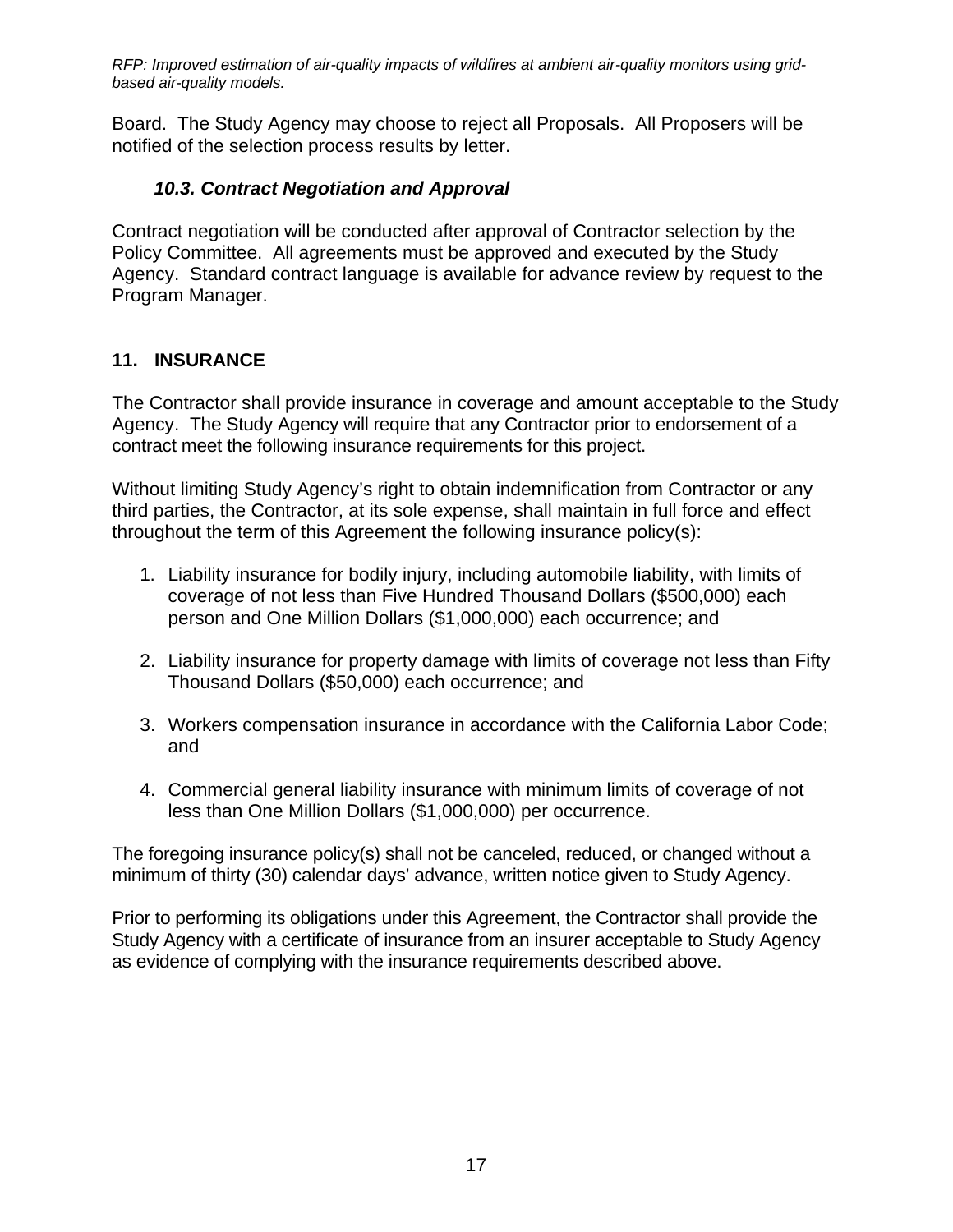## <span id="page-17-0"></span>**12. DATA OWNERSHIP AND PUBLICATION**

The Study Agency shall have the right, at reasonable times during the project, to inspect and reproduce any data received, collected, produced, or developed by the Contractor. No reports, professional papers, information, inventions, improvements, discoveries, or data obtained, prepared, assembled, or developed by Contractor shall be released or made available (except to the Study Agency) without prior, express written approval from the Project Manager. At the completion of the project, the Contractor shall provide the Study Agency all data developed through conduct of the project that is in its possession. All data which is received, collected, produced, or developed from conduct of the project shall become the exclusive property of the Study Agency; however, the Contractor shall be allowed to retain a copy of any non-confidential data received, collected, produced, or developed by the Contractor. Should the Contractor subsequently include data collected in this project for other evaluations and publications, the Study Agency would appreciate a notification of publication and/or a copy of the article or manuscript published.

#### <span id="page-17-1"></span>**13. CONFIDENTIAL INFORMATION**

All responsible Proposals received by the Study Agency are public records available for review by the public after the selection process is completed. Proposals containing information the Proposer identifies as confidential or proprietary will be rejected as nonresponsive.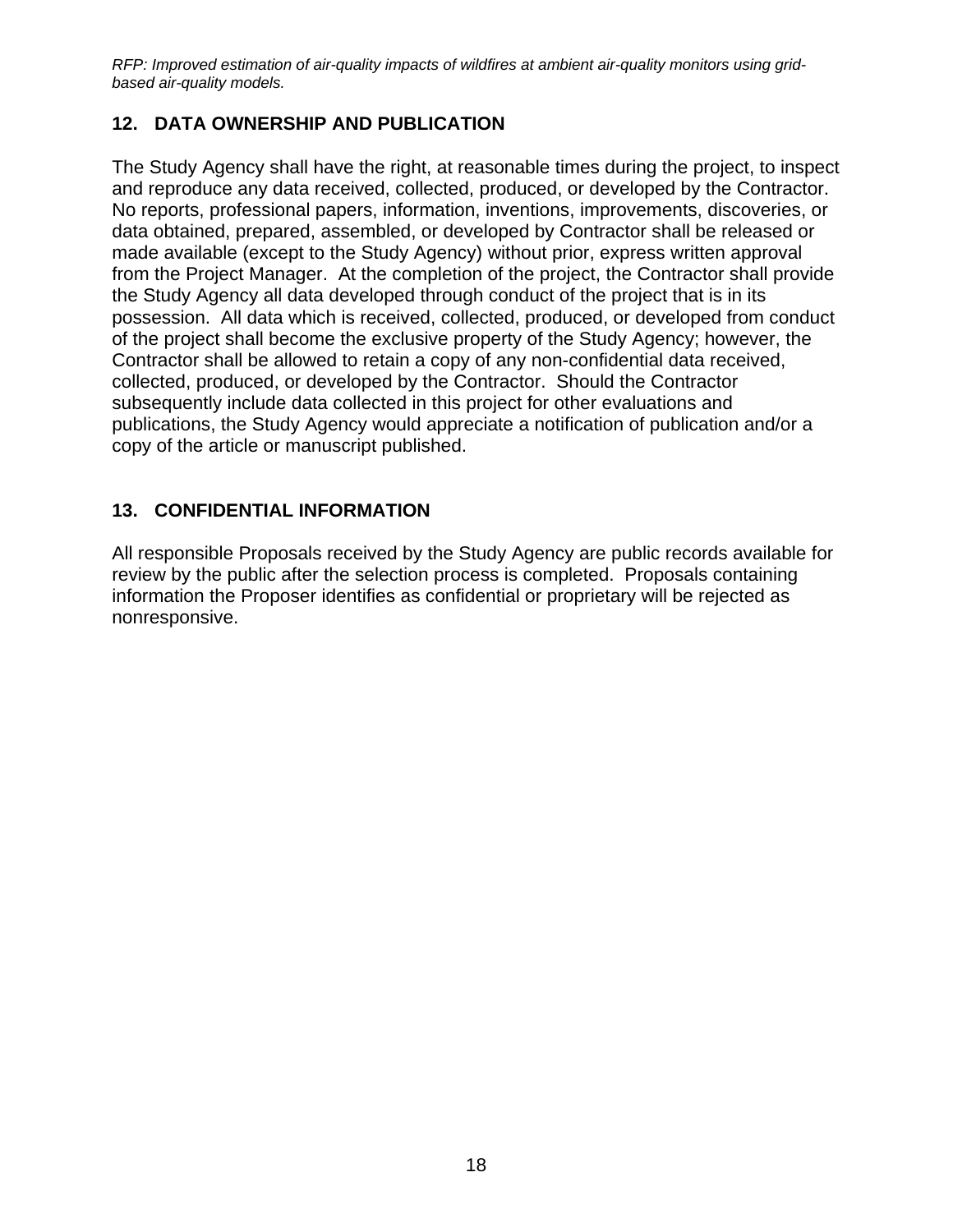# **EXHIBIT A**

#### Certification Regarding Debarment, Suspension, Ineligibility and Voluntary Exclusion Lower Tier Covered Transactions

<span id="page-18-0"></span>This certification is required by the regulations implementing Executive Order 12549, Debarment and Suspension, 29 CFR Part 98 Section 98.510, Participants' responsibilities. The regulations were published as Part VII of the May 26, 1988, Federal Register (pages 19160-19211).

(1) The prospective recipient of Federal assistance funds certifies that neither it nor its principals are presently debarred, suspended, proposed for debarment, declared ineligible, or voluntarily excluded from participation in this transaction by any Federal department or agency.

(2) Where the prospective recipient of Federal assistance funds is unable to certify to any of the statements in this certification, such prospective participant shall attach an explanation to this Proposal.

Name and Title of Authorized Representative

Signature \_\_\_\_\_\_\_\_\_\_\_\_\_\_\_\_\_\_\_\_\_\_\_\_\_\_\_\_\_\_ Date\_\_\_\_\_\_\_\_\_\_\_\_\_\_\_\_\_\_\_\_

| Date |  |
|------|--|
|------|--|